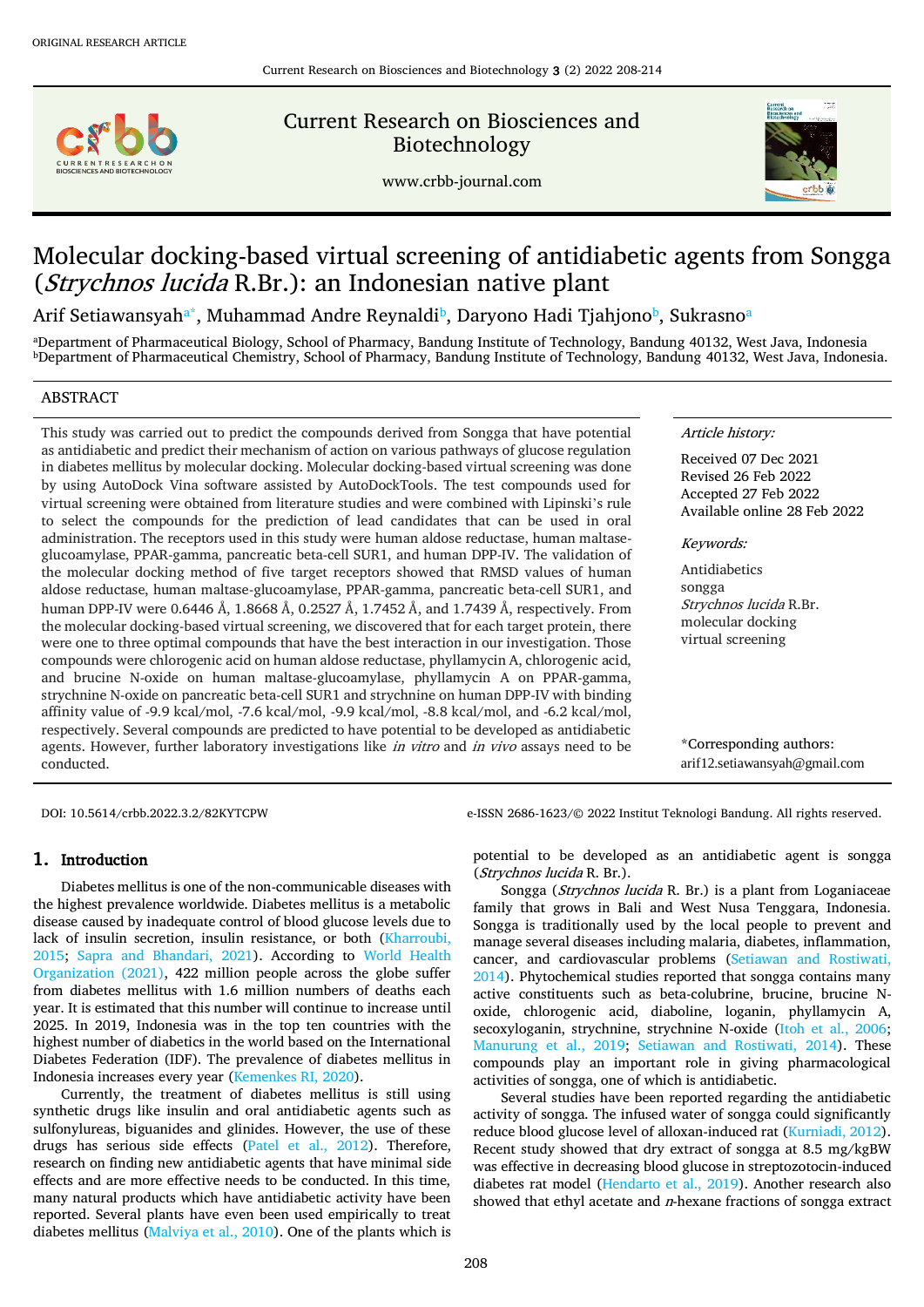at 900 ppm could inhibit the alpha-glucosidase enzyme by 33.39% and 34.23%, respectively [\(Rale et al., 2019\)](#page-6-11).

Having said that, until now, research related to the exploration of compounds that is chemically and pharmacologically active as antidiabetic agents from songga plant has not been done. Therefore, this study was carried out to predict the compounds derived from songga that have potential as antidiabetic agents and predict their mechanisms of action on various pathways of glucose regulation in diabetes mellitus by molecular docking.

## 2. Materials and methods

## 2.1. Materials

The hardware used in this study was a unit of computer with Windows 10 Pro 64-bit operating system, Intel CoreTM i3, 4 GB of RAM, and 2 GB NVIDIA GEFORCE VGA.



(j)

<span id="page-1-0"></span>Fig. 1. Chemical structure of compounds derived from songga, (a) beta-colubrine, (b) brucine, (c) brucine N-oxide, (d) chlorogenic acid, (e) diaboline, (f) loganin, (g) phyllamycin A, (h) secoxyloganin, (i) strychnine, (j) strychnine N-oxide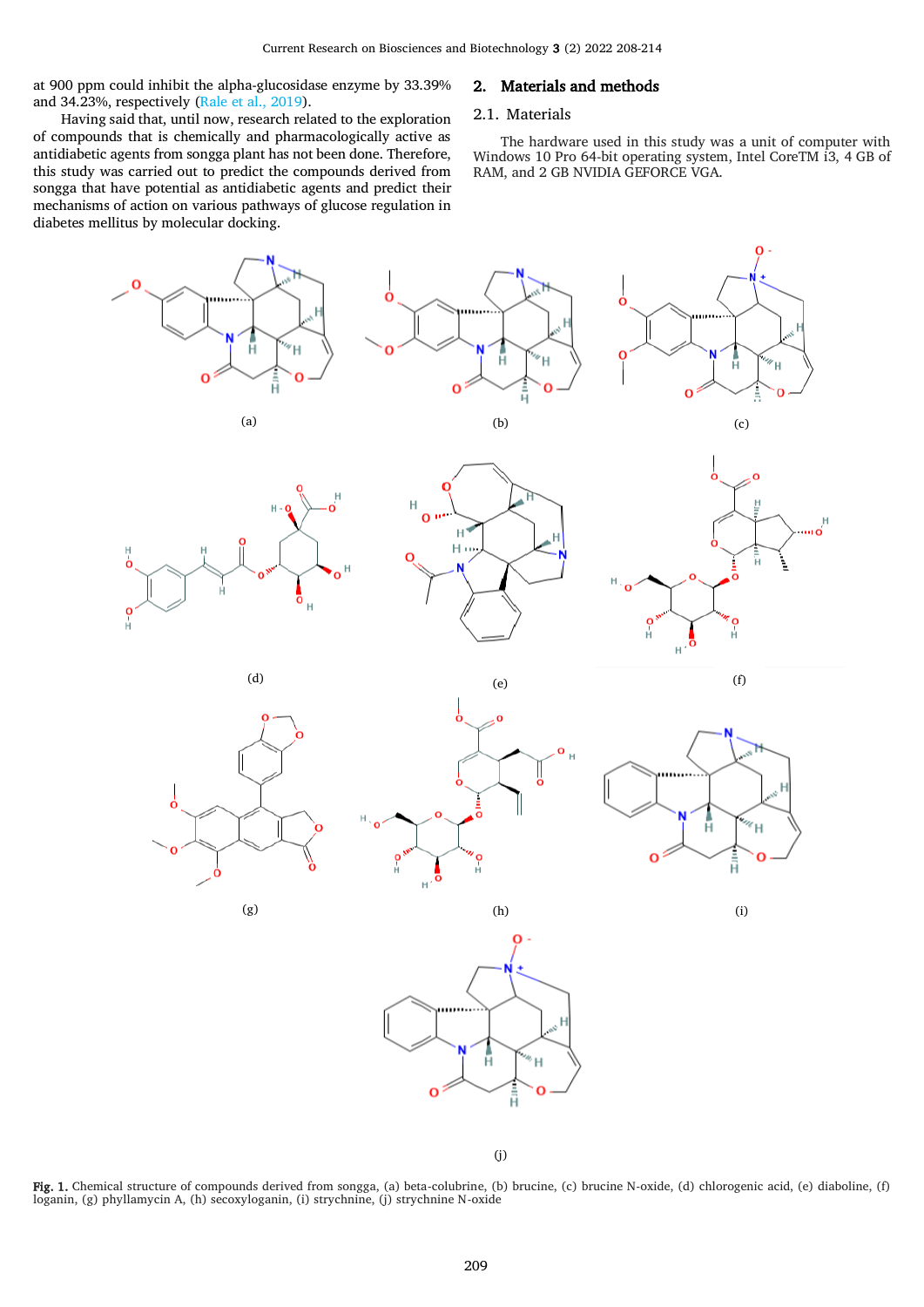#### 2.2. Methods

## 2.2.1. Ligand preparation

The test compounds used for virtual screening were obtained from literature studies. The Lipinski's rule had been applied to select the compounds for the prediction of lead candidates which can be used in oral administration. The number of chosen natural products derived from songga was ten compounds. The 3D conformations of all ten target compounds were downloaded from PubChem [\(https://pubchem.ncbi.nlm.nih.gov\)](https://pubchem.ncbi.nlm.nih.gov/).

#### 2.2.2. Protein structure preparation

The receptors used in this study were Human Aldose Reductase (PDB ID: 2HV5) [\(Steuber et al., 2006\)](#page-6-12), Human Maltase-Glucoamylase (PDB ID: 2QMJ) [\(Sim et al., 2008\)](#page-6-13), PPAR-gamma (PDB ID: 3TY0) [\(Liu et al., 2011\)](#page-6-14), the pancreatic beta-cell SUR1 (PDB ID: 6PZA) [\(Martin et al., 2019\)](#page-6-15), and human DPP-IV (PDB ID: 3BJM) [\(Metzler et al., 2009\)](#page-6-16). The structure of these target proteins was obtained from Protein Data Bank (PDB) (ww.rscb.org). The proteins were selected based on their role in diabetes mellitus. The

proteins downloaded from PDB were then prepared using BIOVA Discovery Studio software. In the preparation of proteins, water molecules, ligands and other heteroatoms were removed from the protein structures. On the other hand, polar hydrogen atoms were added to the protein structures.

#### 2.2.3. Molecular docking study

The molecular docking study was carried out by using AutoDock Vina software assisted by AutoDockTools. The protein active site was determined following to the native ligand binding site of each protein. Molecular docking parameters were used according to the default value. The coordinate of the gridbox and adjustment of x, y and z-axes can be seen in Table 1 with spacing of 0.375 Å. The Lamarckian Genetic Algorithm (LGA) was used in docking process with 100 runs of genetic algorithm parameter; 150 population size; 2.500.000 the number of evaluations; default mutation rate and crossover rate. The molecular docking method are valid if the RMSD value obtained from the re-docking of native ligand is less than 2 Å ([Morris et al., 2009](#page-6-17)).



Fig. 2. Visualization of the results of docking method validation, (a) re-docking of 2HV5 native ligand, (b) re-docking of 2QMJ native ligand, (c) re-docking of 3BJM native ligand, (d) re-docking of 3TY0 native ligand, (e) re-docking of 6PZA native ligand. Note: yellow for native ligand and other colors for redocking ligand



Fig. 3. Interactions of native ligand (a), zenarestat (positive control) (b), and chlorogenic acid (c) with 2HV5.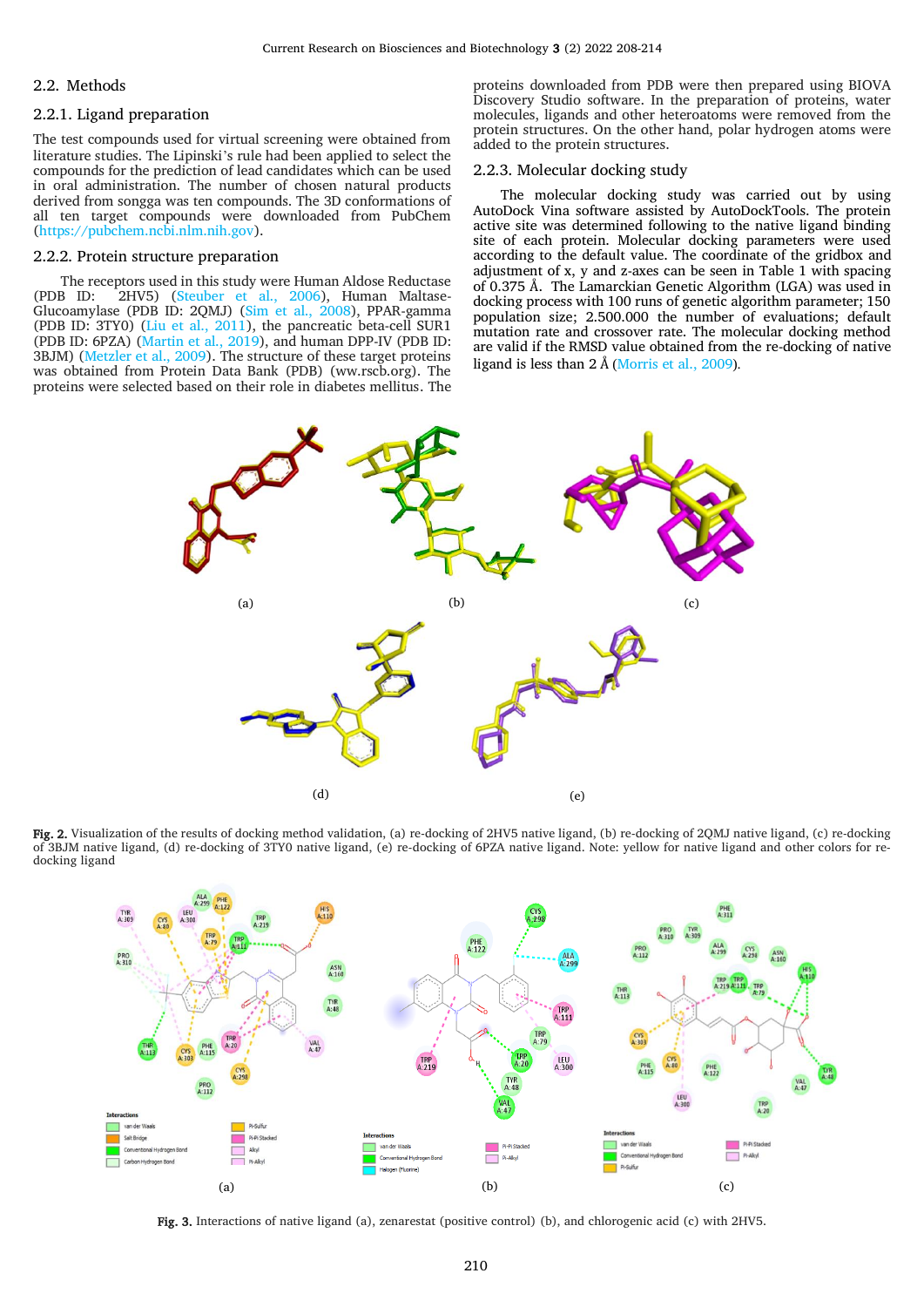## 3. Results and discussion

#### 3.1. Ligand Selection

Table 1. Adjustment of coordinate and size of the gridbox

| <b>PDB</b><br>ID                                 | Coordinate                                        |                                                   |                                                   | Size                       |                            |                               |
|--------------------------------------------------|---------------------------------------------------|---------------------------------------------------|---------------------------------------------------|----------------------------|----------------------------|-------------------------------|
|                                                  | <b>Center X</b>                                   | <b>Center Y</b>                                   | Center Z                                          | Size X                     | Size Y                     | Size Z                        |
| 2HV5<br>20MJ<br>3BJM<br>3TY <sub>0</sub><br>6PZA | 17.032<br>$-21.727$<br>67.237<br>13.95<br>203.088 | $-6.715$<br>$-6.323$<br>71.209<br>7.22<br>281.744 | 13.582<br>$-5.281$<br>69.791<br>11.672<br>219.146 | 48<br>48<br>16<br>48<br>48 | 48<br>48<br>16<br>48<br>48 | 48<br>48<br>26,67<br>48<br>48 |

<span id="page-3-0"></span>Table 2. The Lipinski's rule screening result of songga derived compounds

| <b>Test Compound</b>   | BM     | H donor  | H acceptor | Log P  |
|------------------------|--------|----------|------------|--------|
| Loganin                | 390.4  | 5        | 10         | $-1.4$ |
| Phyllamycin A          | 394.4  | 0        |            | 4      |
| Strychnine N-<br>oxide | 350.4  | $\Omega$ | 3          | 1.4    |
| Strychnine             | 334.4  | 0        | 3          | 1.9    |
| Secoxyloganin          | 404.4  | 5        | 11         | $-1.6$ |
| <b>Diaboline</b>       | 352.4  |          |            | 0.7    |
| Chlorogenic acid       | 354.31 | 6        | 9          | $-0.4$ |
| <b>Brucine</b>         | 394.5  | 0        | 5          |        |
| Brucine N-oxide        | 410.5  | 0        | 5          | 0.4    |
| Beta colubrine         | 364.4  | 0        |            | 1.9    |
|                        |        |          |            |        |

The literature studies revealed that many chemical compounds have been isolated from various parts of songga such as betacolubrine, brucine, brucine N-oxide, chlorogenic acid, diaboline, loganin, phyllamycin A, secoxyloganin, strychnine, and strychnine N-oxide [\(Itoh et al., 2006;](#page-6-7) [Manurung et al., 2019;](#page-6-8) [Setiawan and](#page-6-6) [Rostiwati, 2014\)](#page-6-6). The chemical structure of some compounds derived from songga can be seen in [Fig.](#page-1-0) 1.



#### 3.2. Molecular docking-based virtual screening

The first step in molecular docking is a validation of the docking method. This method validation was applied by re-docking each native ligand to the target receptors.

<span id="page-3-1"></span>Table 3. The docking scores of songga derived compounds

| <b>Test Compounds</b>                                      | Receptors/Binding energy (kcal/mol) |                            |                            |                            |                            |  |  |
|------------------------------------------------------------|-------------------------------------|----------------------------|----------------------------|----------------------------|----------------------------|--|--|
|                                                            | 2HV5                                | 2QMJ                       | 3TY0                       | 6PZA                       | 3BJM                       |  |  |
| Loganin<br>Phyllamycin A                                   | $-6.8$<br>$-8.0$                    | $-7.0$<br>$-7.6$           | $-7.8$<br>$-9.9$           | $-6.8$<br>$-8.2$           | $-5.4$<br>19.9             |  |  |
| Strychnine N-<br>oxide                                     | $-9.5$                              | $-7.2$                     | $-7.5$                     | $-8.8$                     | $-4.0$                     |  |  |
| Strychnine<br>Secoxyloganin<br>Diaboline                   | $-9.2$<br>$-6.3$<br>$-7.7$          | $-7.5$<br>$-6.2$<br>$-7.4$ | $-7.5$<br>$-7.8$<br>$-8.0$ | $-8.7$<br>$-6.5$<br>$-8.1$ | $-6.2$<br>$-4.6$<br>$-4.9$ |  |  |
| Chlorogenic<br>acid                                        | $-9.9$                              | $-7.6$                     | $-8.1$                     | $-7.9$                     | $-5.2$                     |  |  |
| Brucine<br>Brucine N-oxide<br>Beta colubrine               | $-8.1$<br>$-8.2$<br>$-9.0$          | $-7.3$<br>$-7.6$<br>$-7.2$ | $-7.5$<br>$-8.4$<br>$-8.0$ | $-8.3$<br>$-8.0$<br>$-8.1$ | 1.7<br>$-0,9$<br>$-5.5$    |  |  |
| Positive control<br>Vildagliptin<br>Miglitol<br>Gliclazide |                                     | $-5.4$                     |                            | $-8.4$                     | $-5.4$                     |  |  |
| Zenarestat<br>Pioglitazone                                 | $-8.5$                              |                            | $-8.7$                     |                            |                            |  |  |
| Native ligand                                              | $-12,6$                             | $-7.6$                     | $-11.7$                    | $-8.7$                     | -4.2                       |  |  |



<span id="page-3-2"></span>Fig. 4. Interactions of native ligand (a), miglitol (positive control) (b), phyllamycin A (c), chlorogenic acid (d), brucine N-oxide (e) with 2QMJ receptor.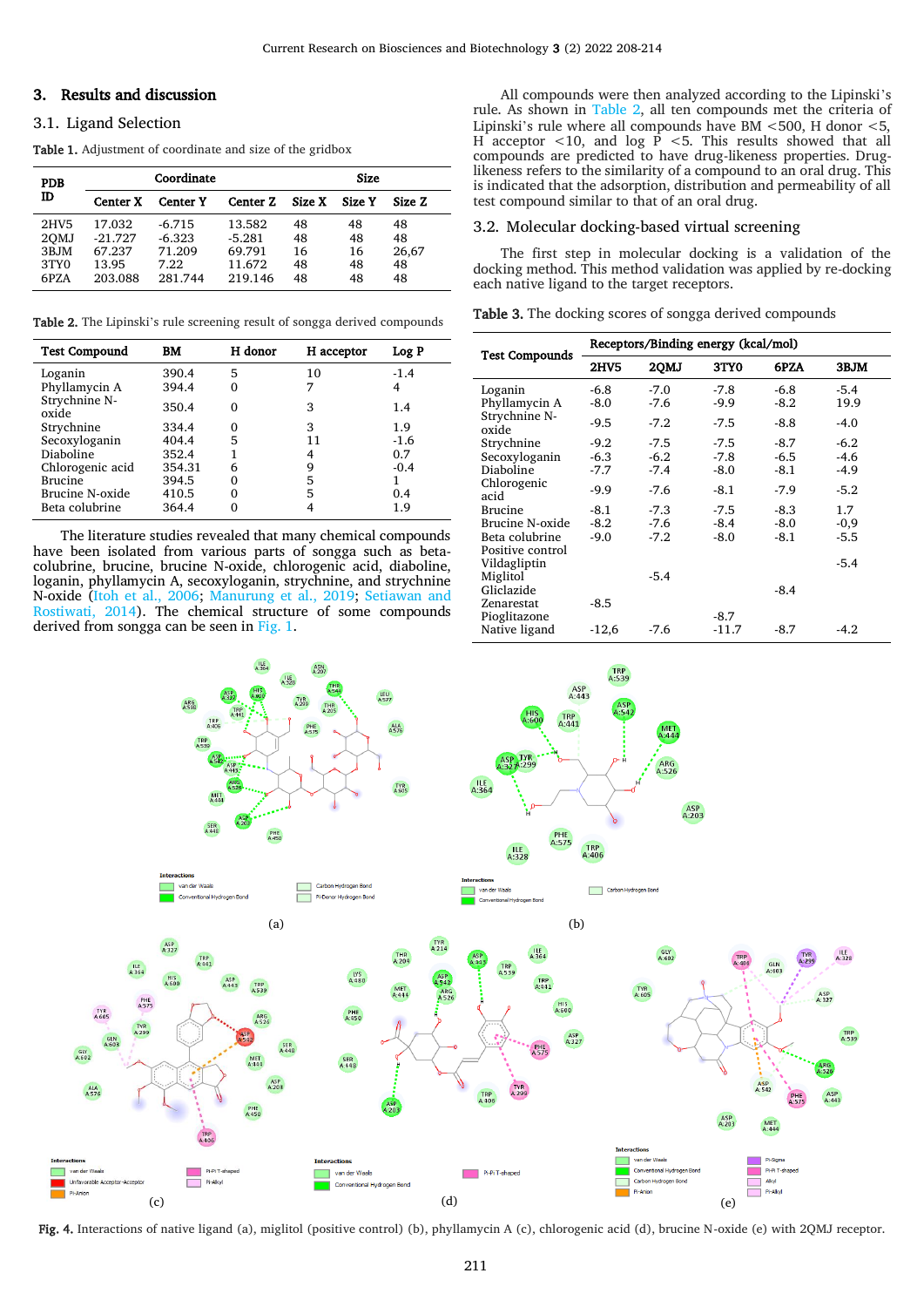

Fig. 5. Interactions of native ligand (a), pioglitazone (positive control) (b), and phyllamycin A (c) with PPAR-gamma receptor (3TY0).



Fig. 6. Interactions of native ligand (a), gliclazide (positive control) (b), and strychnine n-oxide (c) with the pancreatic beta-cell SUR1 (6PZA).



Fig. 7. Interactions of native ligand (a), vildagliptin (positive control) (b), and strychnine (c) with human DPP-IV (3BJM).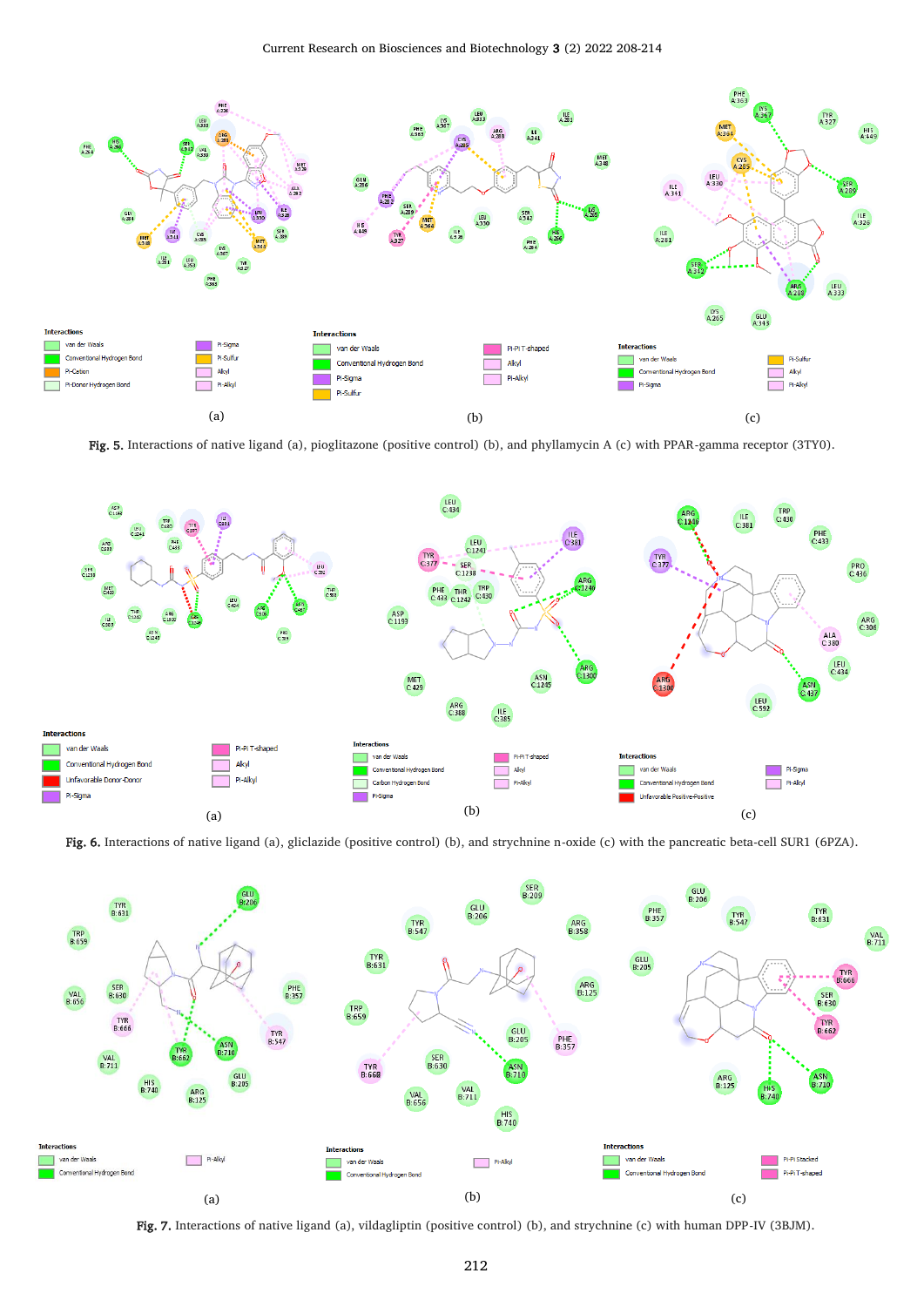The RMSD value obtained from re-docking of Human Aldose Reductase (PDB ID: 2HV5), Human Maltase-Glucoamylase (PDB ID: 2QMJ), PPAR-gamma (PDB ID: 3TY0), the pancreatic beta-cell SUR1 (PDB ID: 6PZA), and human DPP-IV (PDB ID: 3BJM) were 0.6446 Å, 1.8668 Å, 0.2527 Å, 1.7452 Å, and 1.7439 Å, respectively. These results showed that the docking method is valid. After the validation of the docking method was done, evaluation of target compounds was conducted. In order to get the best compound, the screening results of target compounds obtained from the molecular docking were further analyzed by observing the values of the smallest binding energy. The test compounds which have lower binding energy values than native ligand indicated that the binding strength of those compounds to the receptor was better [\(Muttaqin](#page-6-18)  [et al., 2020\)](#page-6-18). In addition, the analysis was also performed by observing the interactions that occur between ligands and amino acids residues in receptors. The binding energy values of the test compounds, native ligand and positive control can be seen i[n Table](#page-3-1)  [3.](#page-3-1)

The result in [Table 3](#page-3-1) showed that the test compounds have different binding affinity on each receptor. Although there are several compounds that have potential for more than one receptor, several other compounds work specifically on one particular receptor.

The docking results of songga derived compounds against Human Aldose Reductase revealed that chlorogenic acid has the most negative free binding energy compared to any other test compounds and zenarestat as positive control. Hence, it is predicted that chlorogenic acid has potential as Human Aldose Reductase inhibitor. Human Aldose Reductase is an enzyme that catalyzes glucose conversion to sorbitol in the glucose metabolism polyol pathway. Inhibiting Human Aldose Reductase can reduce the flux of sorbitol as a cause of complication in diabetics [\(Singh et al.,](#page-6-19)  [2015\)](#page-6-19).

Some compounds have the same affinity for acarbose as 2QMJ native ligand. Phyllamycin A, chlorogenic acid, and brucine N-oxide are three compounds that have more negative free binding energy than the positive control, miglitol. As demonstrated in [Fig.](#page-3-2) 4, these substances have the capacity to block the 2QMJ because of their interactions with amino acids residues of the protein. 2QMJ is one of the two enzymes that catalyze the final glucose-releasing phase in starch digestion. By blocking this enzyme, the degradation of polysaccharide into monosaccharides can be diminished, resulting in the decrease in the blood glucose level [\(Sim et al., 2008\)](#page-6-13). Phyllamycin A, chlorogenic acid, and brucine N-oxide are predicted to be potential 2QMJ inhibitors.

On PPAR-gamma receptor, only phyllamycin A has smaller binding affinity value than positive control pioglitazone, despite the binding strength of this compound with PPAR-gamma receptor being weaker than that of the native ligand. Pioglitazone is a synthetic drug for PPAR-gamma that can improve insulin sensitivity and uptake by increasing the glucose transporter, decreasing free fatty acid, enhancing insulin signalling, reducing tumor necrosis factor alpha and remodelling of adipose tissue [\(Smith, 2001\)](#page-6-20). By having better binding affinity than pioglitazone, it could be predicted that phyllamycin A has the potential to be developed as PPAR-gamma ligand as an antidiabetic agent.

The next target protein in this study is the pancreatic beta-cell SUR1 (6PZA). This receptor is responsible for insulin secretion. As shown in [Table 3,](#page-3-1) strychnine N-oxide has the highest binding affinity compared to the other compounds as well as native ligand and positive control, gliclazide. This indicated that strychnine Noxide binds better to 6PZA than do the native ligand and positive control. This result showed that strychnine N-oxide may have a function and mechanism of action which are similar to those of gliclazide and other sulfonylureas in controlling blood glucose levels. They increase the secretion of insulin by binding to SUR1 receptor and block the inflow of potassium through the ATP-

dependent channel. Inhibition of the potassium inflow will reduce the intracellular potassium concentration which leads to cell membrane depolarization. This prevents the calcium diffusion into the cytosol and increases the inflow of calcium into beta-cells. As a result, actomyosin filaments contract, leading to insulin exocytosis [\(Sola et al., 2015\)](#page-6-21).

The last protein used in this study is human DPP-IV. The result of molecular docking of songga-derived compounds against this protein showed that some compounds have better binding affinity than the native ligand and the positive control. However, only strychnine has the greatest binding strength compared to the native ligand and the positive control, vildagliptin. This can be seen from the free binding energy of strychnine which has more negative binding energy than positive control. The result indicated that strychnine has potential to bind with human DPP-IV and to be developed as an antidiabetic agent. In addition, strychnine is also predicted to have the same mechanism of action as vildagliptin in lowering blood glucose levels which are inhibiting the human DPP-IV enzyme.

In addition, the potential activity of the test compounds against each protein is also influenced by the interaction that occur between the ligands and amino acid residues. In this study, the results revealed that every ligand has different types of interaction that is also mediated by different amino acid residues. In Human Aldose Reductase, the amino acid residues that interact with ligands were Thr 113, Pro 310, Tyr 309, Cys 80, Leu 300, Ala 299, Trp 79, Phe 122, Trp 111, Trp 219, His 110, Asn 160 Tyr 48 Val 47, Cys 298, Pro 112, Phe 115 and Cys 303. while in Human Maltase-Glucoamylase were Tyr 605, Phe 450, Asp 203, Ser 448, Met 444, Arg 526, Asp 443, Asp 542, Trp 539, Trp 406, Arg 598, Trp 441, Asp 327, His 600, Ile 364, Tyr 299, Phe 575, Thr 205, Thr 544, Asn 207, Leu 577, Ala 576. In other protein, such as PPAR-gamma receptor, there were Phe 264, His 266, Ser 342, Val 339, Leu 333, Phe 226, Arg 288, Met 329, Ala 292, Ile 326, Leu 330, Ser 289, Met 364, Tyr 327, Lys 367, Phe 363, Cys 285, Leu 353, Ile 341, Ile 281, Met 348, Gly 284. In the pancreatic beta-cell SUR1, there were several amino acid residues which interact with ligand, such as Arg 1246, RG 1300, Asn 1245, Thr 1242, Ile 989, Met 429, Ser 1238, Arg 988, Asp 1193, Leu 1241, Trp 430, Phe 433, Tyr 977, Ile 981, Leu 382, Thr 388, Asn 437, Pro 389, Arg 906, Leu 434. The amino acid residues that act in human DPP-IV were Glu 206, Phe 357, Tyr 547, Glu 205, Asn 710, Tyr 662, Arg 125, His 740, Val 711, Tyr 666, Ser 630, Val 656, Trp 659, Tyr 631. All these amino acid residues interact with the ligand by direct and indirect interaction. The most occurred interactions were hydrogen bond, van der walls, alkyl, and pi. These interactions play an important role in stability of the bond between ligand and protein [\(Afriza et al., 2018\)](#page-6-22).

## 4. Conclusions

Molecular docking-based virtual screening is capable to predict the compounds that have potential as antidiabetic agents. Those compounds have different binding affinities on every protein. Some compounds bind specifically on one particular protein, such as strychnine N-oxide on 6PZA, and strychnine on 3BJM. Several compounds have the same potential on one protein, like phyllamycin A, chlorogenic acid, and brucine N-oxide on 2QMJ. These compounds are predicted to be developed as potential antidiabetic agents. However, further laboratory investigations like in vitro and in vivo assay need to be conducted.

## Acknowledgements

The authors thank to Lembaga Pengelola Dana Pendidikan (LPDP), the Ministry of Finance RI for supporting this research.

#### Conflict of interest

Authors declare no conflict of interest.